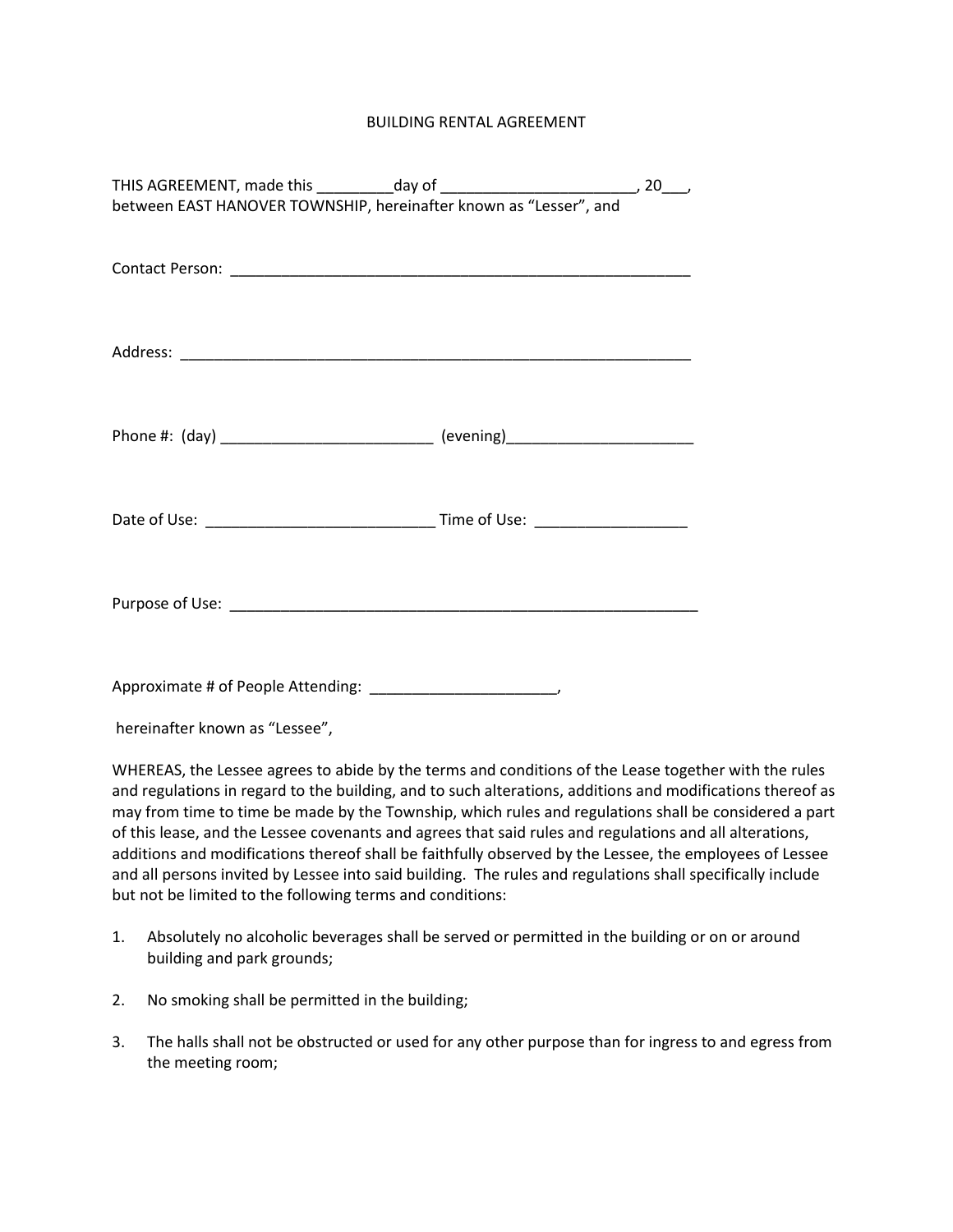- 4. Stairway in back hall near the maintenance room shall NOT be used, except in the event that it needs to be used as an emergency exit;
- 5. Lessee shall not have access to the mechanical/janitor room; all necessary supplies for clean-up are located in the kitchen;
- 6. Lessee is prohibited from propping any outside doors open during rental use;
- 7. The Lessee shall keep the premises clean, and shall not sweep or throw or permit to be swept or thrown, any dirt or other substance into any other corridor or halls;
- 8. No animals (except for service dogs) shall be permitted in the building;
- 9. Lessee and Lessee's employees and guests shall promptly vacate the building at the time designated in the Agreement;
- 10. Lessee agrees that the building shall be in the same condition as existed at the commencement of the lease;
- 11. Lessee agrees that the sum of \$ \_\_\_\_\_\_\_\_\_\_\_\_\_\_\_ shall be paid in advance for the rental of the building;
- 12. Lessee also agrees that a security deposit in the amount of  $\zeta$  \_\_\_\_\_\_\_\_\_\_\_ shall be given to the Township to be held by the Township as security for the performance of all the terms, covenants and conditions of this lease and to cover the cost of any repairs and/or corrections of damage which is caused by the Lessee or Lessee's guests as well as the cost of any cleaning which is the result of any violations of the terms of this lease. If the Township determines that any loss, damage or injury chargeable to the Lessee hereunder exceeds the security deposit, the Township at its option may retain the said sum as liquidated damages or may apply the sum against any actual loss, damage or injury, and the balance thereof will be the responsibility of the Lessee. The security deposit is refundable after final inspection, provided there is no damage to building or displacement of equipment and/or fixtures, and all rules have been abided by;
- 13. Lessee agrees when decorating, only freestanding decorations can be used. No tacks, staples or nails may be put in any portion of the building. Nothing is to be affixed to the walls, sound panels or ceiling. The entrance doors and windows can be decorated with prior approval. Balloons must be tethered to prevent interference with the smoke alarms and air circulations systems. Use of open flame candles, taper candles, confetti and glitter is strictly prohibited;
- 14. Lessee agrees that a designated representative of East Hanover Township shall have the right to enter the rented premises at any and all times for the purpose of determining whether the premises is being used in accordance with the term of this agreement;
- 15. Lessee is prohibited from leaving the premises and allowing the facilities to be unlocked at any time;
- 16. Lessee agrees that tables and chairs may not be removed from the building at any time;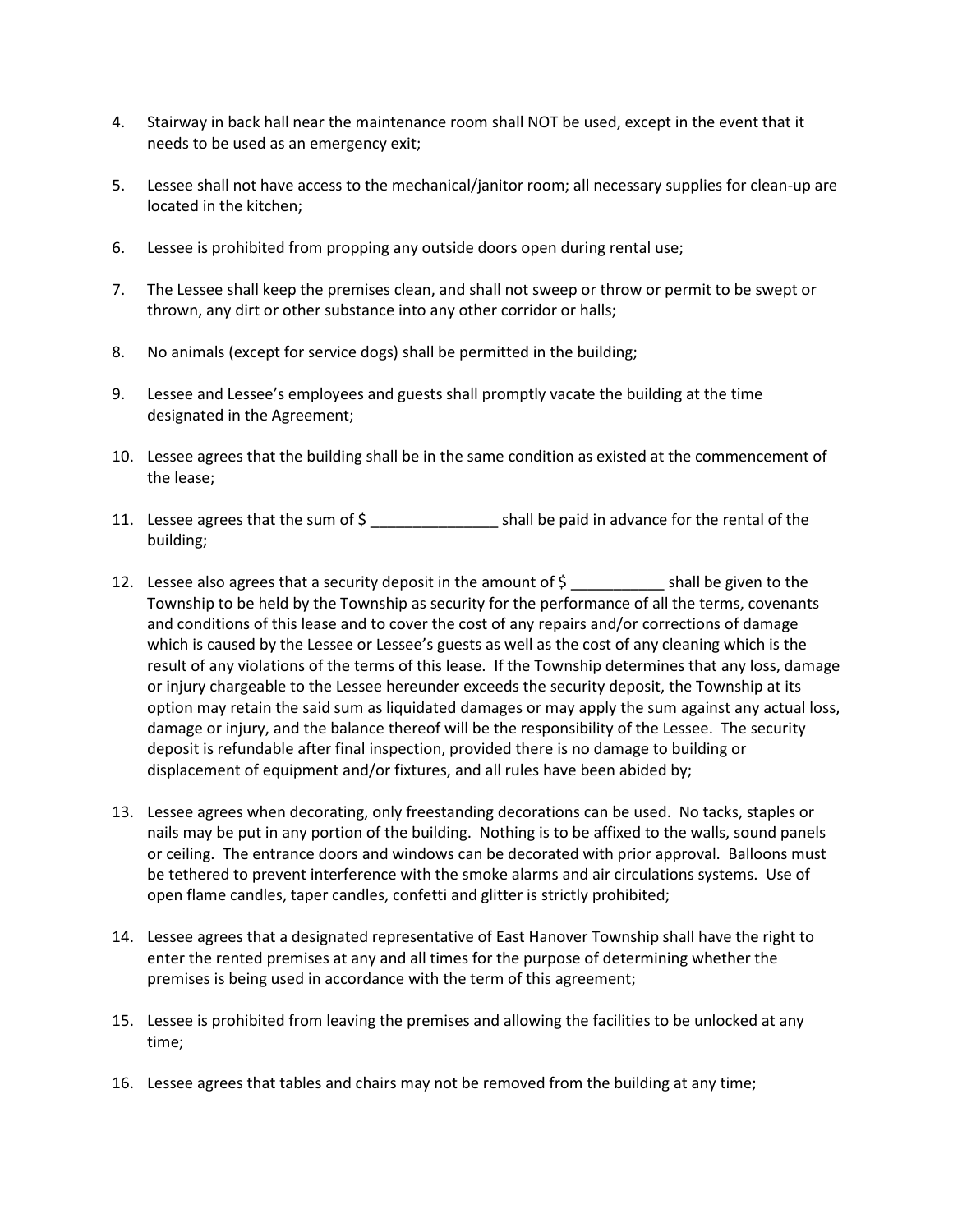- 17. Lessee agrees that cancellations will be accepted by East Hanover Township, with a full refund, only when given in writing at least 20 days in advance of the rental date;
- 18. Lessee agrees that if there is any damage, East Hanover Township reserves the right to revoke privileges from the person(s) from any future rentals of the township building.
- 19. Lessee hereby agrees to indemnify and hold East Hanover Township, its officers and employees harmless from any and all suits, claims, causes of action and demands for damages, loss of property, injury to persons or property;
- 20. I have read and fully understand the terms and conditions for rental of the facility.

Lessee Signature: \_\_\_\_\_\_\_\_\_\_\_\_\_\_\_\_\_\_\_\_\_\_\_\_\_\_\_\_\_\_\_\_\_\_\_\_\_\_\_\_\_\_\_\_\_\_

East Hanover Township: \_\_\_\_\_\_\_\_\_\_\_\_\_\_\_\_\_\_\_\_\_\_\_\_\_\_\_\_\_\_\_\_\_\_\_\_\_\_\_\_\_

Key Number Issued: \_\_\_\_\_\_\_\_\_\_\_\_\_\_\_\_\_\_\_\_\_

REQUIREMENTS FOR DEPOSIT REFUND

- 1. Wipe off all countertops and tables.
- 2. Wash, dry and return to its proper place any dishes, utensils and cooking instruments. Food shall be cleaned out of sink, strainer and surrounding area.
- 3. Clean up all spills.
- 4. Dry mop the floors.
- 5. Remove belongings from refrigerator and freezer.
- 6. Make sure all garbage is removed from building and placed in dumpster in back parking lot.
- 7. Replace all garbage can liners.
- 8. Be sure that all tables and chairs are replaced according to floor plan.
- 9. Make sure all lights are turned off, including but not limited to, restrooms, kitchen, meeting room, hallways.
- 10. Make sure all doors are locked. If doors are not properly locked, deposit will be forfeited.
- 11. Return the key at the end of the rental. Place the key under the Administrative Assistant's office door in the front of the building and exit through the kitchen.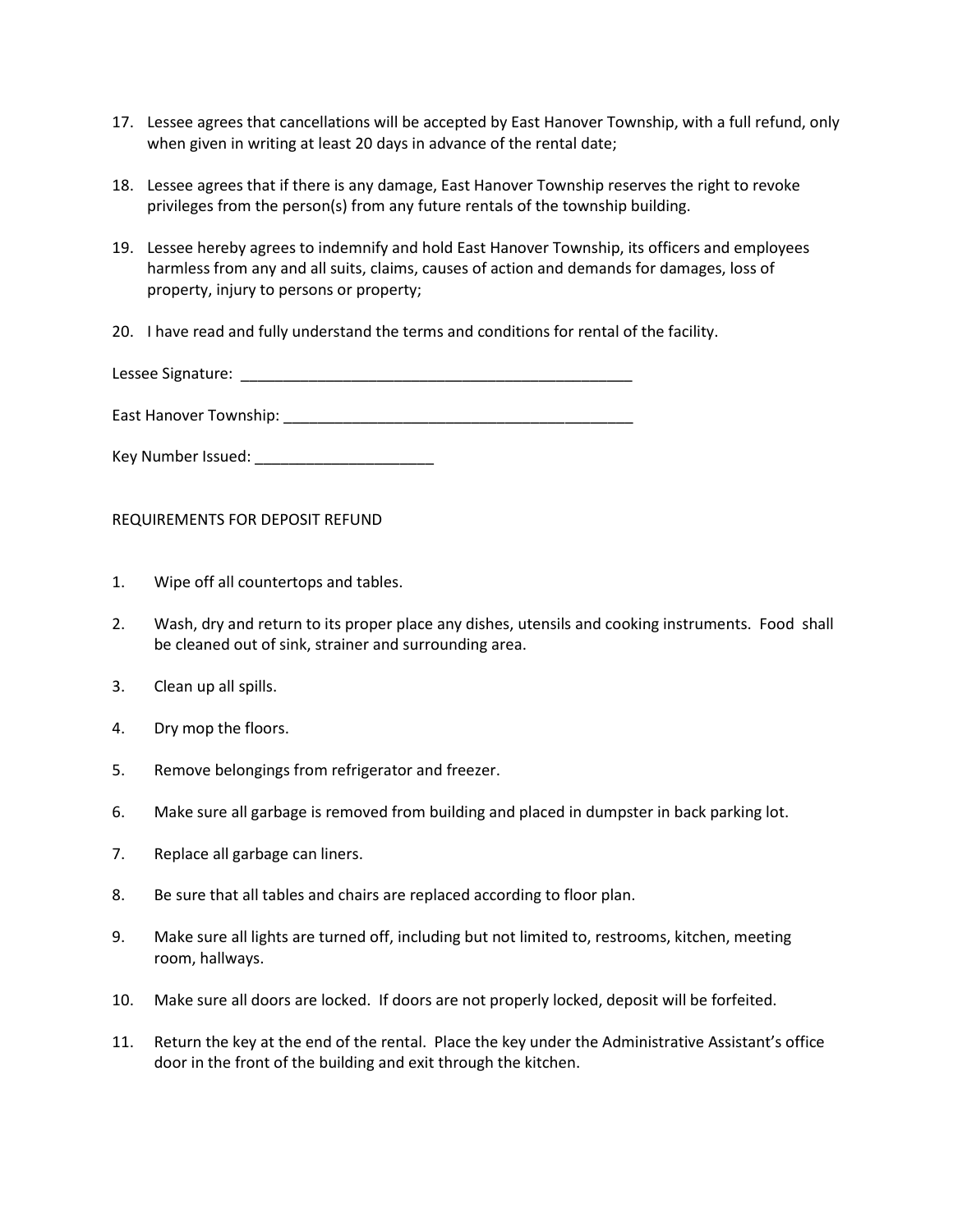- 12. Please report any damages during business hours to the staff. After hours, damages may be reported to an East Hanover Township Supervisors (phone numbers are posted on bulletin board in kitchen).
- 13. If Checklist Items 1 through 9 are not performed to expectations of East Hanover Township Employee(s) and/or Supervisor(s), individual renting the building will be billed at a rate of \$25.00/hour for a minimum of one hour. Any items that take more than one hour will be billed at a rate of \$25.00/hour to perform the cleanup.
- 14. If the key to the East Hanover Township building is not returned the entire deposit will be forfeited.
- 15. If any other damage is done to the East Hanover Township building other than Items 1 through 9, the renter will be billed at a rate of \$25.00/hour plus all materials involved returning Township building back to its proper state of repair.

RENTER'S INSPECTION FORM

Upon arrival on day of rental, please inspect the building, making note of any discrepancies or damages. This form is for your protection. Once completed, please slide the form under the Administrative Assistant's office at the front lobby.

| Name of Responsible Party |  |
|---------------------------|--|
|                           |  |

Date and Time of Rental

| Are trash cans empty and lined                        | Yes | No |
|-------------------------------------------------------|-----|----|
| Are the recyclables collected and bagged for disposal |     |    |
| Are tables and chairs in locations shown on chart     |     |    |
| Have you noticed any damage or breakage               |     |    |
| If empty, was building locked and lights off          |     |    |
| Is there any item you wish to call attention to       |     |    |
| Are floors clean and acceptable                       |     |    |